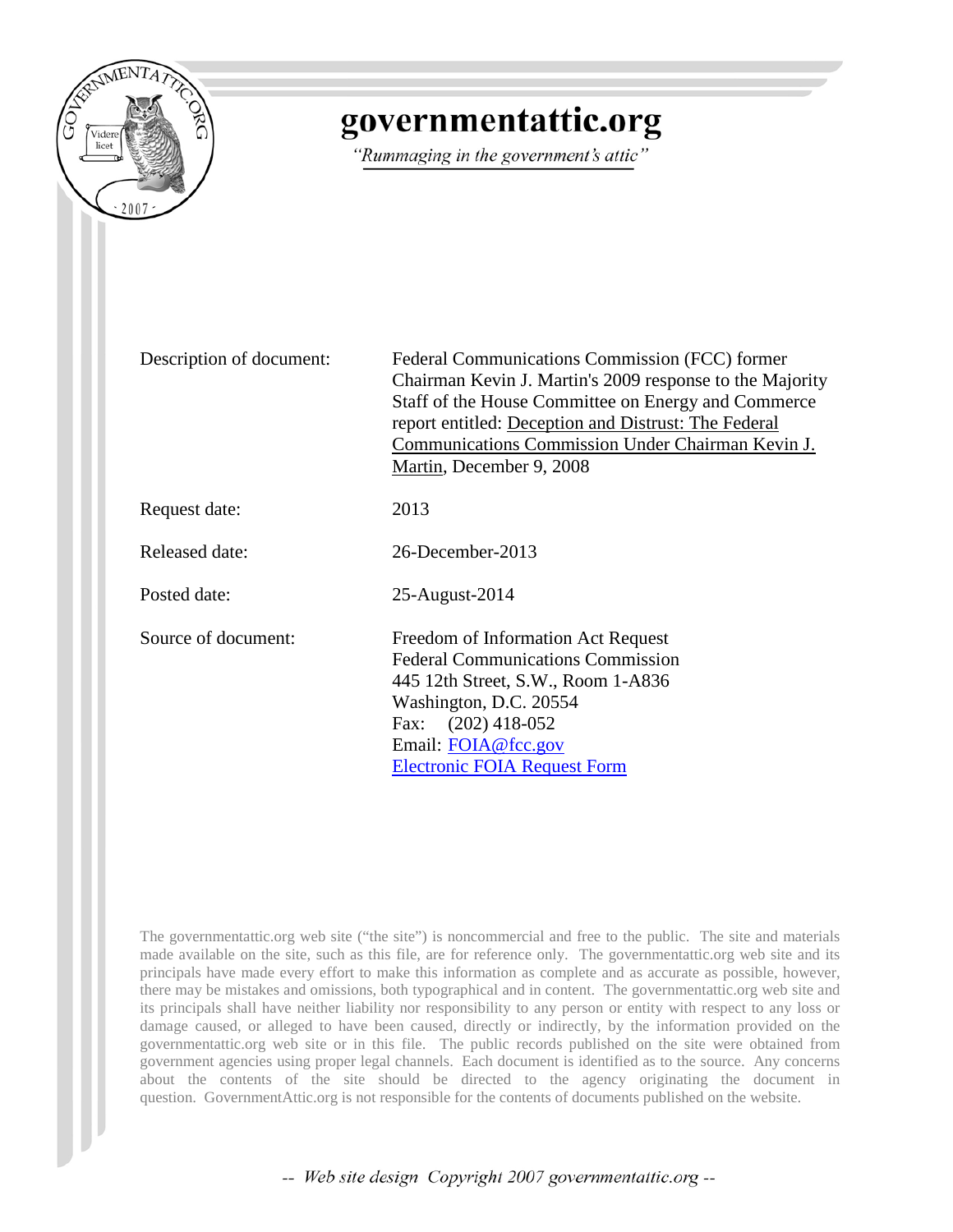

## Federal Communications Commission Washington, D.C. 20554

December 26, 2013

Re: FOIA Control No. 2014-012

This responds to your Freedom of Information Act (FOIA) request seeking "a copy of the FCC Management Response(s) to the report by the Majority Staff of the House Committee on Energy and Commerce entitled: Deception and Distrust: The Federal Communications Commission Under Chairman Kevin J. Martin, dated December 9, 2008." You state that you seek any responses "whether they are in the form of a document, memo, etc., and any documents reviewing or discussing the House committee report."

Enclosed is a copy of former Chairman Martin's response. We were unable to locate any other records responsive to your request.<sup>1</sup>

You are classified as an "all others" FOIA requester entitled to two free hours of search time and 100 pages of records without copying charges.<sup>2</sup> As less than 100 pages are being provided to you, and because we missed the deadline for responding to your request,<sup>3</sup> no fees will be assessed for processing your request.

If you consider this to be a denial of your FOIA request, you may seek review by filing an application for review with the Office of General Counsel within 30 days of the date of this letter.

Sincerely,

Associate General Counsel and Chief, Administrative Law Division

cc: FCC FOIA Office

<sup>&</sup>lt;sup>1</sup> See Nl-173-98-8 (Chairman's chronological files transferred to Archives after termination of his service; routine correspondence destroyed when no longer needed); N1-173-03-2, (Item 5) (Congressional correspondence files either destroyed after three years or transferred to Archives); GRS 23, Item 7 -(transitory files (including e-mails) are "Destroy immediately, or when no longer needed for reference, or according to a predetermined time period or business rule (e.g., implementing the auto-delete feature of electronic mail systems)").

<sup>&</sup>lt;sup>2</sup> *See* 47 C.F.R. § 0.470(a)(3)(i).<br><sup>3</sup> *See* 47 C.F.R. § 0.470(a)(3)(ii). 4 *See* 47 C.F.R. § 0.461(j).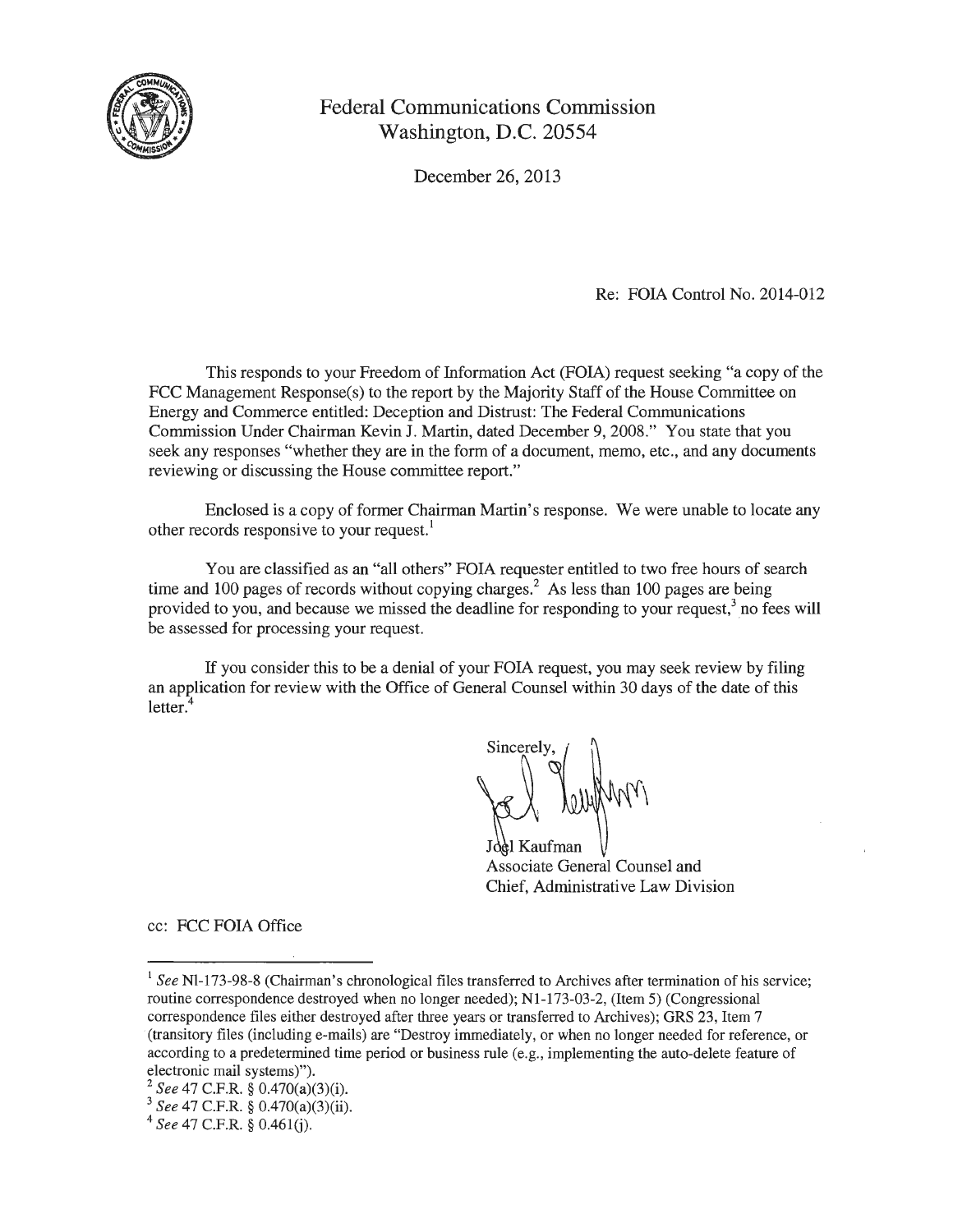## FEDERAL COMMUNICATIONS COMMISSION WASHINGTON



0FFfCE OF THE CHAIRMAN

January 19, 2009

The Honorable Henry A. Waxman, Chairman Committee on Energy and Commerce United States House of Representatives

The Honorable Joe Barton, Ranking Member Committee on Energy and Commerce United States House of Representatives

Dear Chairman Waxman and Ranking Member Barton:

Enclosed please fmd a response to the recent report of the Majority Staff of the Committee on Energy on Commerce.

Sincerely,

Kevin J. Martin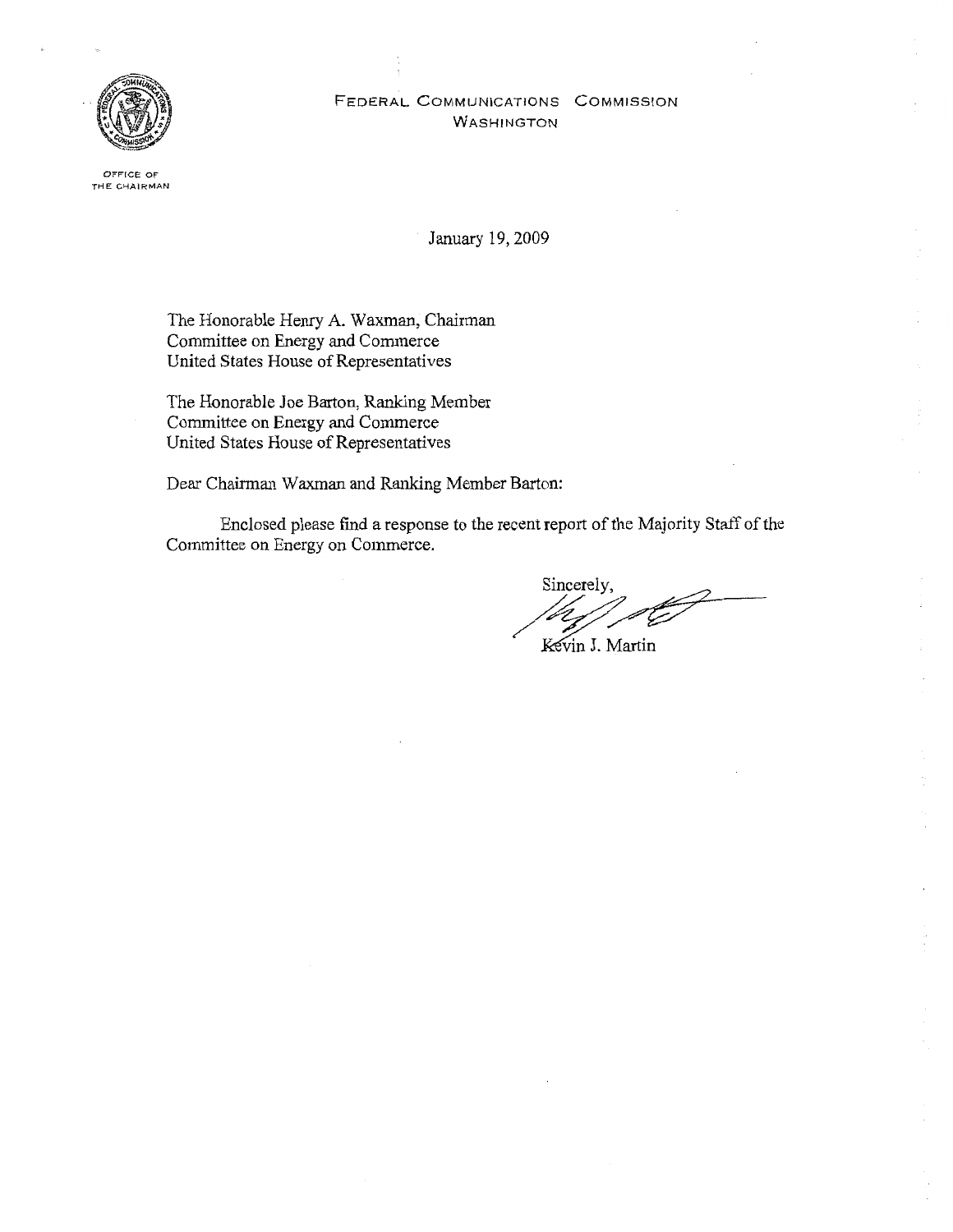## Response of FCC Chairman Kevin J. Martin to Majority Staff Report of House Energy **and** Commerce Committee

I am writing to respond to the allegations and conclusions contained in the Majority Staff Report that was publicly released on December 9, 2008. In my view, the Majority's report ignored relevant information, contained numerous errors and lacked substance.

It is critical to note that the Majority staff did not find any violations of rules, laws or procedures. In fact, I followed the same procedures that have been followed for the past 15 years by FCC Chairmen, both Democratic and Republican alike. Additionally, in nearly all of the instances cited in the report, I acted to put the interests of consumers ahead of those of the industries we regulate. For example, I make no apologies for my commitment to ensuring that deaf and hearing impaired Americans have equal access to communications services and for advocating on behalf of consumers who have seen their cable bills more than double over the last decade. Indeed, most of the criticisms contained in the Majority Staff Report reflect the vehement opposition of the cable and wireless industries to my policies to serve and protect consumers.

I feel it is necessary to respond to and correct many of the staff report's errors and mischaracterizations.

#### *Telecommunications Relay Services (TRS)*

The Majority staff alleges that under my chairmanship the Commission spent too much money in order to provide telecommunications services to the deaf and disabled. I disagree. I believe it is in the public interest to ensure that the disabled are able to participate in  $21<sup>st</sup>$  Century communications and take advantage of changes in technology. Therefore, I have consistently advocated initiatives to expand the ability of people with disabilities to access communications services.

The issue discussed in the Majority Staff Report concerning the amount of compensation received by providers of video relay services (VRS) primarily involves a policy difference. Specifically, while the Majority Staff Report claims that the TRS Fund is only supposed to compensate providers for their marginal costs of providing service, the Commission rejected that interpretation of the statute long before I became Chairman and instead interpreted the statute to allow for the reimbursement of additional costs, such as those for installation, equipment and long distance calls. The Commission, as far back as Chainnan Kennard, interpreted the reasonable cost language of the statute as including more than the Majority staff referred to as marginal cost. And the basic cost rules were adopted without dissent under Chairman Powell.

I appreciate that the Majority staff may disagree with the Commission's interpretation of the statute and believe instead that deaf individuals should be required to pay for such costs. But a fair examination of the issue would recognize that this disagreement is with the Commission, rather than me personally, and has little to do with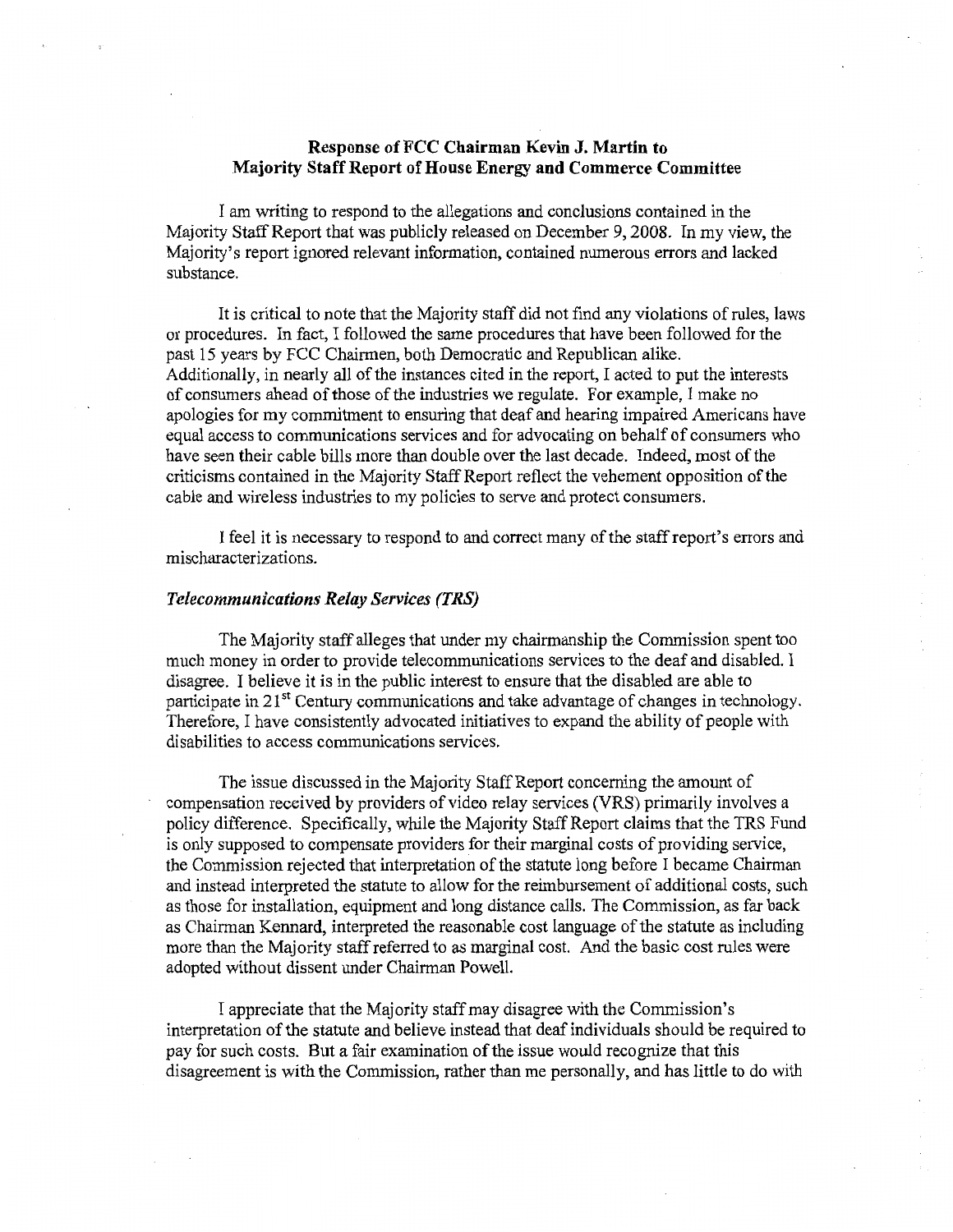reimbursement decisions for TRS made in recent years. The Majority Staff Report also omits several critical facts regarding the Commission's recent decision setting compensation rates for video relay services (VRS).

First, contrary to the Report's implication, compensation rates for VRS have gone *down* rather than up during my tenure. When I became Chairman, the compensation rate for all VRS providers was \$7.293 per monthly minute of use. As a result of reforms instituted during my time as Chairman, the rate now applicable to the largest VRS providers (in terms of monthly minutes of use) has been lowered to \$6.30 per monthly minute of use, a decrease of more than ten percent. To be sure, as reflected in the Report, one CGB staffer believed that VRS compensation rates should be lowered even further. However, many advocates for and members of the deaf community personally contacted me and expressed strong opposition to further cuts in funding for VRS, arguing that such cuts would be "devastating"<sup>1</sup> to deaf individuals and would "effectively cut $\Box$  VRS availability for the deaf."<sup>2</sup> In fact, the Commission received thousands of e-mails objecting to further cuts, and many of these e-mails were produced to the Committee. Given my commitment to expanding communications services for disabled Americans, I was unwilling to risk harming deaf individuals by instituting the drastic rate cuts advocated by the CGB staffer quoted in the Report.

Second, the Commission *unanimously* adopted the Order in question setting rates for VRS, and no information regarding VRS providers' expenses was withheld from Commissioners in making that decision. Indeed, on July 19, 2007, as documented in records provided to the Committee, the Consumer and Governmental Affairs Bureau (CGB) provided Commissioner Copps's office with detailed projections regarding providers' costs as well as the amount of profit that would be earned by the largest provider, Sorenson, under various proposals.<sup>3</sup> Similarly, on October 15, 2007, as documented in records provided to the Committee, CGB provided Commissioner Adelstein's office with information concerning Sorenson's actual cost of service.<sup>4</sup> Notably, after receiving this information, both Commissioner Copps and Adelstein voted for and praised the Order in question. *s* 

Moreover, it should be noted that the staffer in question believed that the "only solution" to the problem he identified was to adopt an "entirely new approach," and he stated that the only approach that could have been implemented absent Congressional

 $<sup>1</sup>$  See Appendix, Attachment 1.</sup>

<sup>&</sup>lt;sup>2</sup> See Appendix, Attachment 2.

 $3$  See Appendix, Attachment 3.

<sup>4</sup> See Appendix, Attachment 4.

<sup>&</sup>lt;sup>5</sup> See, e.g., id. at 20193 (Statement of Commissioner Copps) (by adopting tiered-rate approach for VRS, "the Commission encourages competition for services while recognizing that there are efficiencies when larger providers have achieved economies of scale"); *id.* at 20194 (Statement of Commissioner Adelstein) (noting that Order addresses variety of open questions about compensation rates for VRS and other services and commending Chairman and Consumer and Governmental Affairs Bureau for their "efforts to improve our management of the fund through this Order").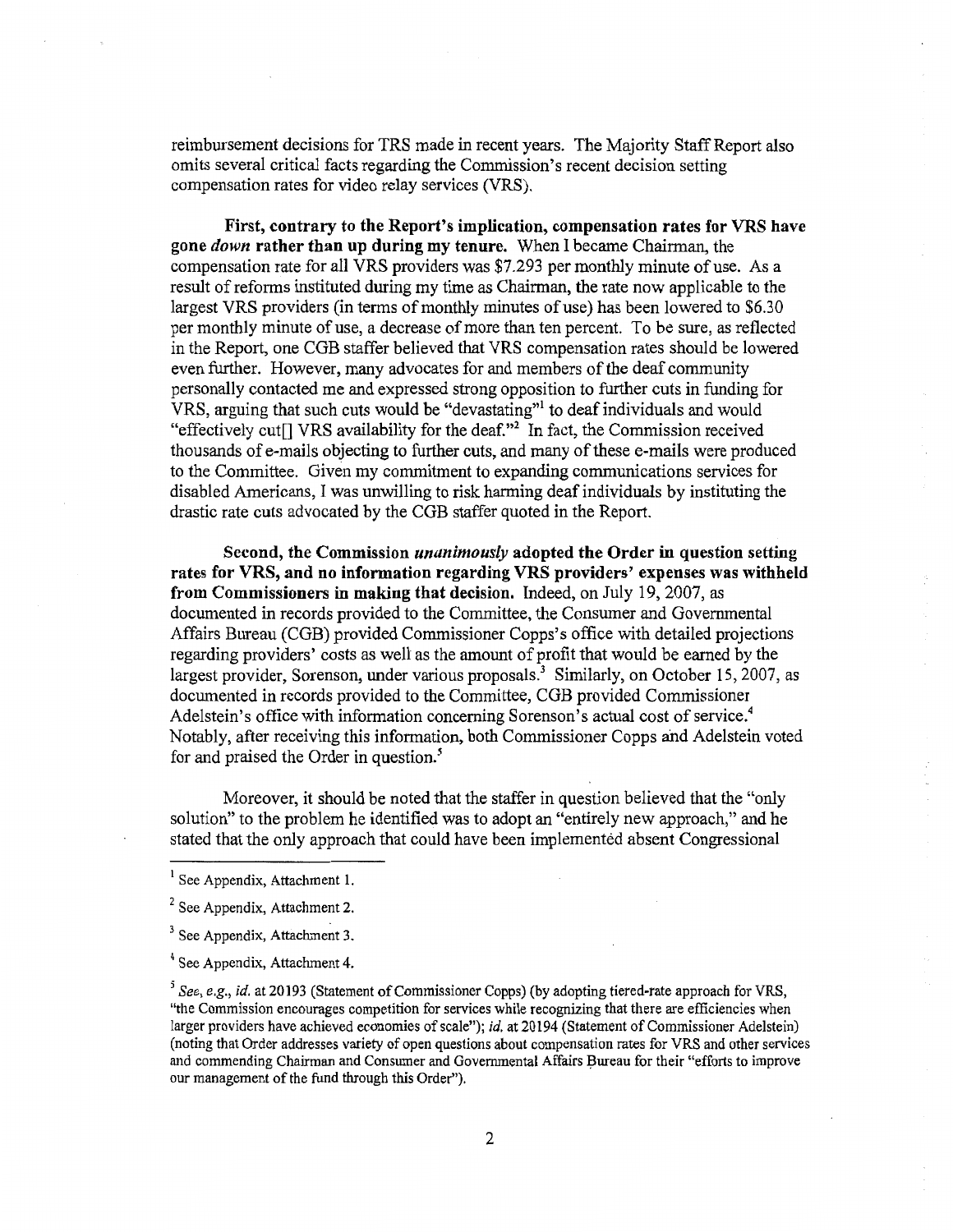action was to require deaf users to pay for VRS services. In particular, he argued that deaf customers should be required to pay "for equipment, installation, maintenance, extra call features, [and] long distance."6 I disagreed with this conclusion and stand by my decision not to impose new charges on deaf Americans.

## *FCC's A La Carte Report and Annual Video Competition Report*

While the Majority staff criticizes me for being heavily involved in the production of a report ("the Further Report") that pointed out mistakes made in an earlier Media Bureau report on a la carte cable prices and attempting to manipulate data in order to give the Commission greater regulatory authority to promote competition and diversity, the Majority Staff Report sets forth an incomplete picture of the internal processes that produced both reports and is entirely disinterested in whether the reports themselves were factually accurate. I have consistently advocated for both greater competition in the cable marketplace as well as more consumer choice in picking programming packages.

#### *A La Carte Report*

Turning to the A La Carte Report first, the report does note that the initial A La Carte Report ''was not required by statute or regulation" and it "was not circulated to the full Commission for review, but was issued at the direction of Chairman Powell." There was no requirement or expectation that the report be put out for public comment or approved by the full Commission. The Further Report criticized by the Majority staff was produced by Commission staff under the same circumstances and adhering to the same process as the initial A La Carte Report.

The Further Report was produced by Commission staff to correct a mistaken calculation and the unsupported problematic assumptions in the initial A La Carte Report. The mistaken calculation I am referring to was not an obscure or minor error but was a mistake that went to the heart of the Initial Report's conclusions. Specifically, the report made a mistake in calculating the number of channels that the average consumer would receive without an increased cable bill under a la carte.

In a letter to the Commission's Chief Economist prior to the issuance of the Further Report, Booz Allen Hamilton (which produced the data on behalf of the cable industry that also formed the basis of the Initial Report,) acknowledged, "revenues from the broadcast basic tier should have been excluded from the operators video average revenue per user (ARPU) before calculating the average cost per channel under a la carte." Thus, both BAH and the Initial Report overstated the cost per channel leading to an incorrect conclusion that consumers would pay more for fewer channels under a la carte. Just correcting this one mathematical error changed the basic finding of the Initial Report. When the price per channel was accurately calculated, in three out of the four scenarios examined by BAH, consumers fared better under a la carte. The Further Report did not conclude that every consumer would pay less for cable under a la carte. Rather it

 $<sup>6</sup>$  House Report, Exhibit 4 at 2.</sup>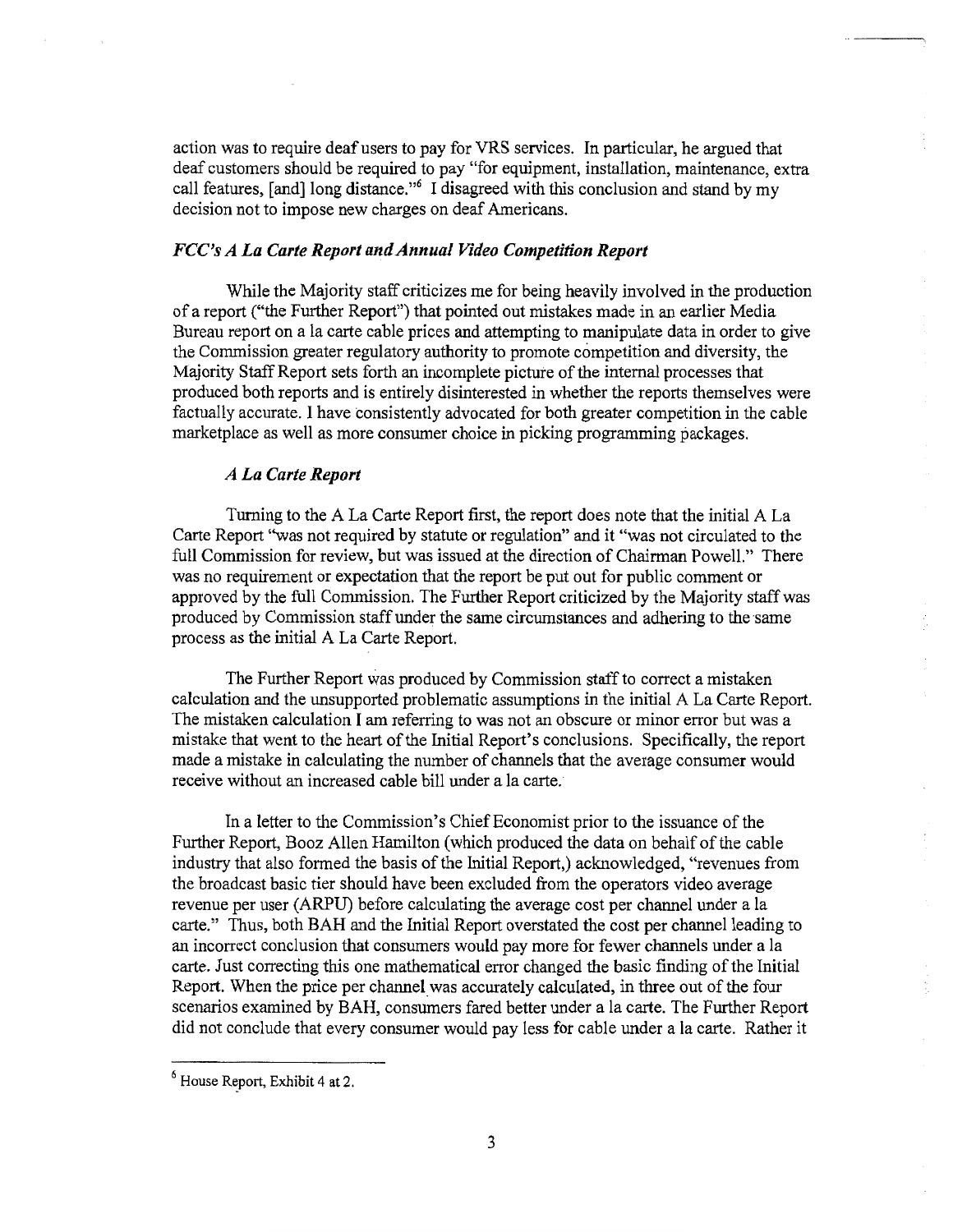concluded that given greater choice in the purchasing of channels, consumers would have the option to pay less (and often would pay less). I stand by that conclusion.

The Majority Staff Report also ignores the findings of Congress's own experts. The Congressional Research Service agreed there were significant problems with the BAH study and the initial A La Carte Report. Specifically, CRS points to the same issue addressed by the Further Report; the "breakeven" number of channels a consumer could buy without seeing an increase in their cable bill. CRS concludes, "[I]t may we11 be that the Booz Allen study and the Initial report overstate the negative impact that a la carte pricing may have on both program networks and operators and, hence, the extent to which that effect might raise a la carte prices. It is not possible to estimate how significant this overstatement might be, but it suggests that the 'breakeven' number of a la carte networks might be greater than indicated by the Booz Allen Study or the Initial Report." CRS goes on to note that corrections to the BAH study have yielded "significantly lower a la carte prices."

According to CRS, "Booz Allen's pessimistic projection that half to three quarters of emerging networks would fail, which is based in part on inflated \$4 to \$5 a la carte prices, appears to be an overstatement." The Majority Staff Report accuses me of being outcome driven, claiming that "the outcome of the new report was predetermined," but took no issue with the Initial Report that was based almost entirely on inaccurate data supplied by the cable industry, which certainly had a significant interest in influencing Congress. It is also surprising, given the error acknowledged by Booz Allen and CRS, that the Majority Staff Report claims that Media Bureau staff believed that the Initial Report "contained what they believed to be the best analysis of the issue." This is clearly not true, and had the Majority staff conducted a complete examination of the record, it would have revealed that both Media Bureau staff as well as the Commission's Chief Economist recognized that there were several problems with the Initial Report.

The Majority Staff Report also selectively quotes from e-mails in order to create the misleading impression that the conclusions of the Further Report were manipulated over the objection of staff. In particular, while the Majority staff makes it appear as though Catherine Bohigian told Media Bureau economist Daniel Shiman to stop working on the Further Report because she disagreed with his conclusions, further e-mails reveal that such an impression is entirely inaccurate. Namely, they indicate that there was no disagreement between Ms. Bohigian and Mr. Shiman and that Ms. Bohigian directed him to keep working ("OK, please work with Sarah on the consquences/conclusions. Thanks for all the hard work.").<sup>7</sup> The Majority staff also distorts the substance of Mr. Shiman's views on providing consumers with a wider range of choice of programming packages. For example, while the Majority staff accurately notes that Mr. Shiman voiced the view that "pure a la carte would most likely raise cable bills, with fewer channels delivered," it omits Mr. Shiman's further view that he was "much more optimistic about the impact of mixed bundling, which allows MVPDs to continue offering bundles at a good price if

 $<sup>7</sup>$  See Majority Staff Report, Exhibit 11.</sup>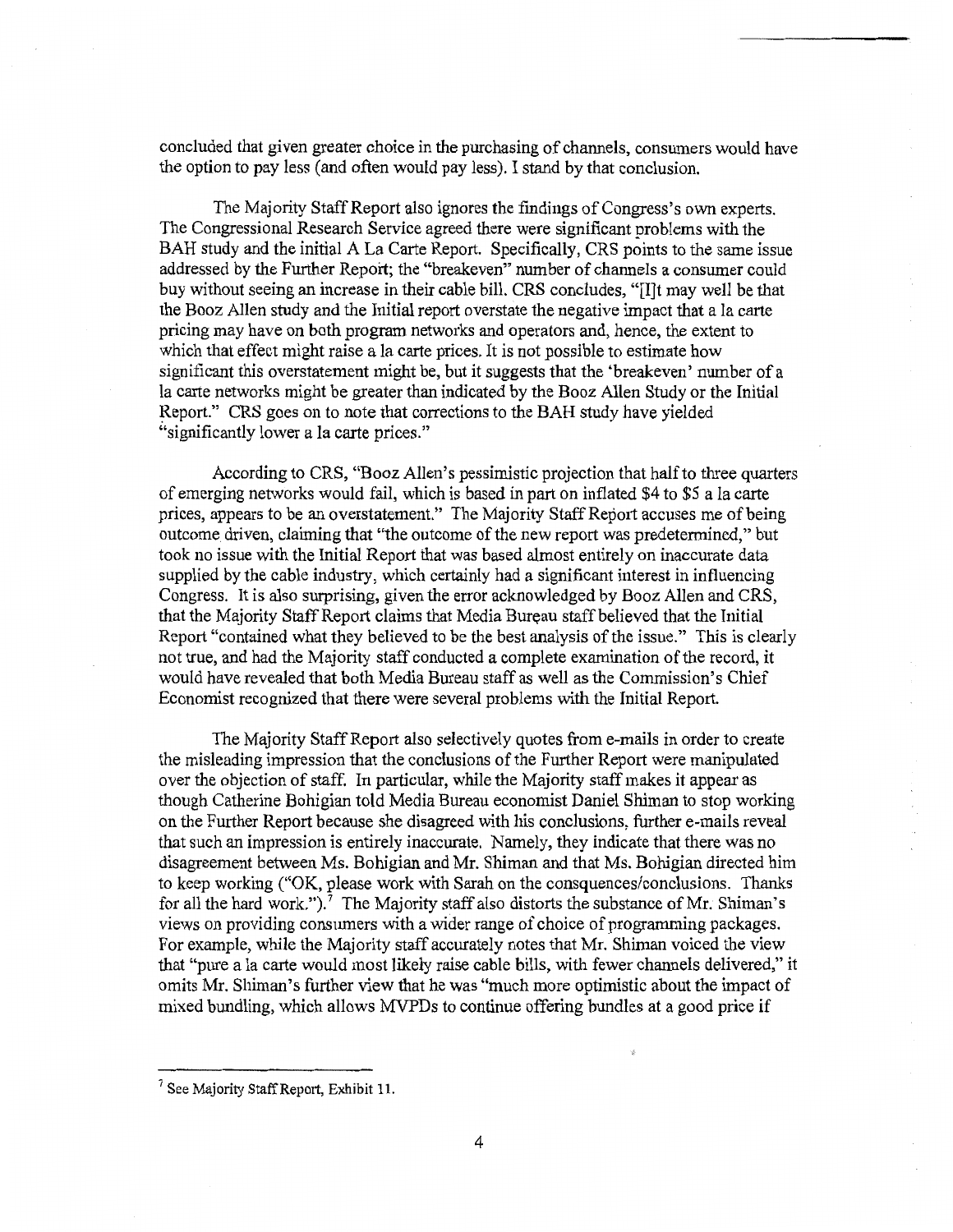conswners want it, and of the themed tiers and limited a la carte (i.e., flexible small bundles."<sup>8</sup>

## *Annual Video Competition Report*

In enacting the Cable Television Consumer Protection and Competition Act of 1992, Congress sought to promote video competition. Competition benefits consumers by delivering lower prices and better services to consumers. In particular, Congress was concerned that cable operators were not subject to sufficient competition and that they could therefore exercise market power to the detriment of consumers and independent programmers. Congress thus sought to provide the Commission with greater regulatory authority in the event that future developments provided cable operators with greater market power. Specifically, if the 70/70 test set forth in section 612(g) of the Communications Act is met (meaning that cable systems with 36 or more channels are available to more than 70 percent of American households and are subscribed to by more than 70 percent of households to which such systems are available). "the Commission may promulgate any additional rules necessary to promote diversity of information sources."

Unfortunately, Congress's concerns about the exercise of market power by cable operators has proven to be well-founded as cable subscribers have seen their bills double over the last decade. I therefore remain concerned that there is insufficient competition in the video market and that consumers are literally paying the price.

The Majority staff's assertions that I relied on "weaker" data and "withheld" other data from the other Commissioners in the development of the  $13<sup>th</sup>$  Annual Video Competition Report is not consistent with the facts. I did not "manipulate" data in the draft report that I circulated to the other Commissioners but rather used the data I considered to be most reliable to determine the level of competition in the cable industry.

In determining whether the 70/70 test has been met, the Majority staff itself notes, "There is nothing in the relevant statute or regulations that requires the FCC to use any particular data in assessing the level of competition on the cable television industry." And in my public statement at the time the report was adopted and in a letter to Ranking Member Barton, I provided a detailed explanation of why I felt data from Warren Communications to be best.9 In my letter I noted, "the Commission has used Warren's data for its 70/70 calculations since we started reporting on these benchmarks in the Tenth Annual Report." I went on to explain that "we rely on Warren data because it provides information on subscribers and homes passed for cable systems with 36 or more channels," the specific statistics necessary to determine whether the 70/70 test set forth in section 612(g) has been met. Similarly my public statement noted, "We rely on Warren data because it provides information on subscribers and homes passed for cable systems with 36 or more channels as specified in the statute. In addition, Warren collects its data

<sup>8</sup> See *id.* 

 $<sup>9</sup>$  See Appendix, Attachment 5.</sup>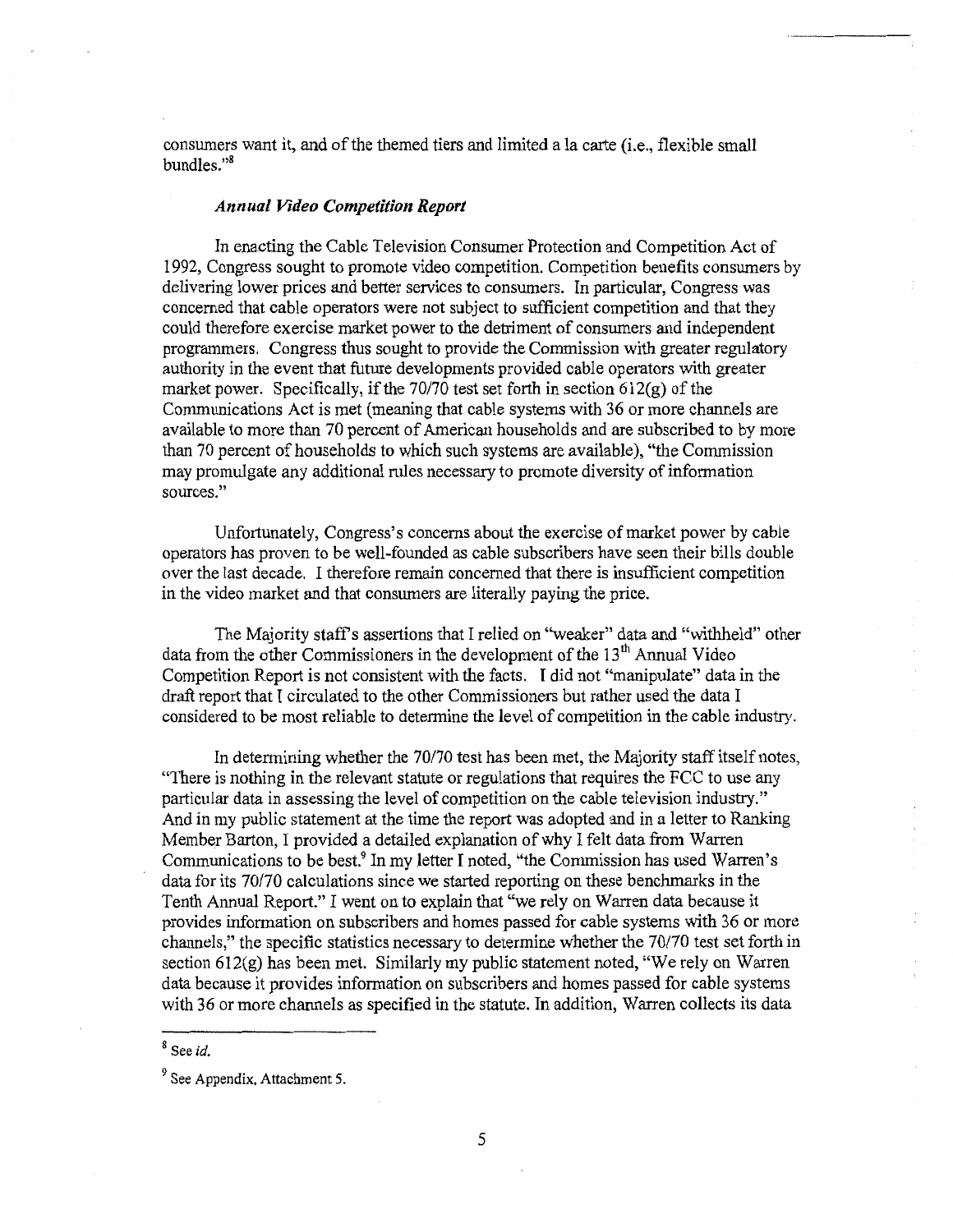directly from cable television operators or individual cable systems to create a large database of cable industry information." I strongly disagree with the Majority Staff Report's characterization of the Warren data as being "weaker'' as does the cable industry itself. Indeed, NCTA argued to the Commission in years past, "Warren's TV Factbook and online database, not the Commission's Form 325 data, is relied upon by businesses and researchers for system-specific information about the cable industry."<sup>10</sup> In addition, in 2003, the first year the Commission addressed whether the cable industry had met the *"70170"* test, the Commission relied solely on Warren Communications data to determine that the test had not been met.

The Majority staff criticizes the draft video competition report because it excluded data from Kagan, Nielsen, the Cable Price Survey and the Commission's Form 325. As I explained publicly at the time, however, Kagan and Nielsen, unlike Warren, do *not* report data for cable systems with 36 or more channels which are the systems Congress directed the Commission to examine. Thus, neither company provides the precise data we need to perform the calculation specified by the statute. Moreover, the Kagan estimate regarding the number of households passed by cable, 113,600,000, is greater than the U.S. Census Bureau estimate of 109 ,450,000 total households. As a result, while the Commission has cited Kagan data in previous Video Competition reports, it has always been clear that it should be used merely as a trend indicator, rather than as a precise estimate for any particular year.

Similarly. there are significant limitations to data derived from the Commission's Cable Price Survey and Form 325. These two sources represent extremely small samples and therefore cannot be relied upon for the purpose of determining whether the 70/70 test has been met. The Commission currently sends questionnaires to only 781 cable systems for its Price Survey (representing only 10.2% of the total 7,634 systems in our database) and collects Form 325 data from approximately 1,100 cable systems (representing only 14.4% of the total 7,634 systems in our database). In contrast, Warren sends questionnaires to all 7,090 cable systems, and states that it has data representing more than 96% of all cable subscribers.

Additionally, the Majority criticizes that all other data was withheld from the other Commissioners until the night before the Video Competition Report was scheduled for a vote. Rather than being "withheld" from the other Commissioners, the simple fact is that no other Commissioner requested the other data until the night before the vote. Despite the fact that they had the draft item for consideration for several months, it was only the night before the vote that any Commissioner first asked to see the other data. Had the other Commissioners asked for the other data earlier, they would have received it promptly (as they did when they asked for it the night before the meeting).

Moreover, in the draft report that was circulated, I explicitly included an explanation as to why the Warren data was more reliable than the Kagan data.

 $10$  NCTA Comments at 7, CS Docket 98-61 (filed June 30, 1998).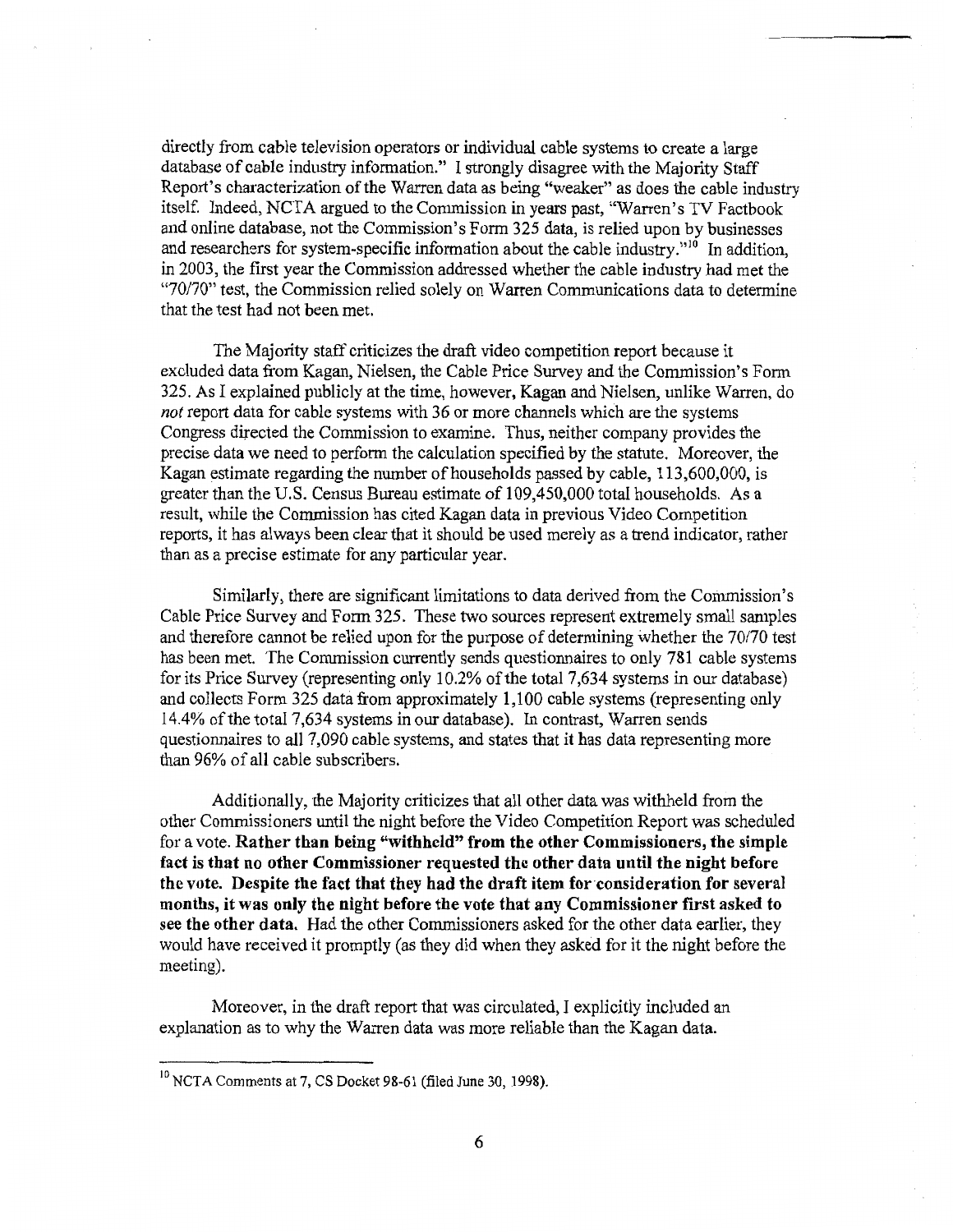Specifically, footnote 94 stated "[w}e note that Kagan, unlike Warren, does not report data for cable systems with 36 or more channels and thus does not provide the precise data we need to perform the calculation specified by the statute. We also note that the Kagan estimate regarding the number of households passed by cable, 113,600,000 is greater than the U.S. Census Bureau estimate of 109,450,000 total households. As a result, we find the Warren data to be more reliable in this regard."

I have already responded to Congress many times on this issue. In particular, I have acknowledged, in a letter to Chairman Dingell, that"[i]n retrospect, given the controversy, I should have included in the item a more detailed explanation of why I believed Warren data was more reliable than other sources we have cited in the past or that were submitted in the record."<sup>11</sup>

## *NRIC Advisory Subcommittee Report on 911 Services and Hatfield Report on Enhanced 9-11 Services*

The Majority staffreport alleges that my office suppressed a report produced by subcommittee lB of NRIC, which was charged with recommending improvements to emergency and Enhanced-911 services. As the Majority staff notes, I have long supported initiatives to ensure consumers can quickly and reliably access 911 in times of emergency whether they are using a wireline, wireless or VoIP phone. Indeed, some of the issues in the report had already been addressed by the Commission.

In any event, as the staff notes, the report is actually publicly available. It is also important to note that the Majority staff concluded in the report that "there is no requirement that the FCC produce such a report and it appears that withholding the report has no direct regulatory implications."

In addition, it is alleged on page 16 of the report that I improperly terminated a report on E-911 wireless services by outside consultant Dale Hatfield. The Majority Staff Report states, however, that I have "strongly supported mandatory implementation of E-911 services."

In conclusion, the Majority staff clearly noted on page 17 that the Commission was justified in canceling Mr. Hatfield's contract and that there was "no evidence that Chairman Martin canceled the contract because he disagreed with the findings." Specifically, the report concludes that "Mr. Hatfield made his May 20, 2006, presentation to the Wireless Bureau more than two months after the final report was due, but never produced the final report, even though he was paid most of the money due under the task order. Under the circumstances, it appears that Chairman Martin was justified in canceling the contract."<sup>12</sup>

 $11$  See Appendix, Attachment 6.

 $12$  See also Appendix, Attachment 7 (Letter to Congressman Doyle).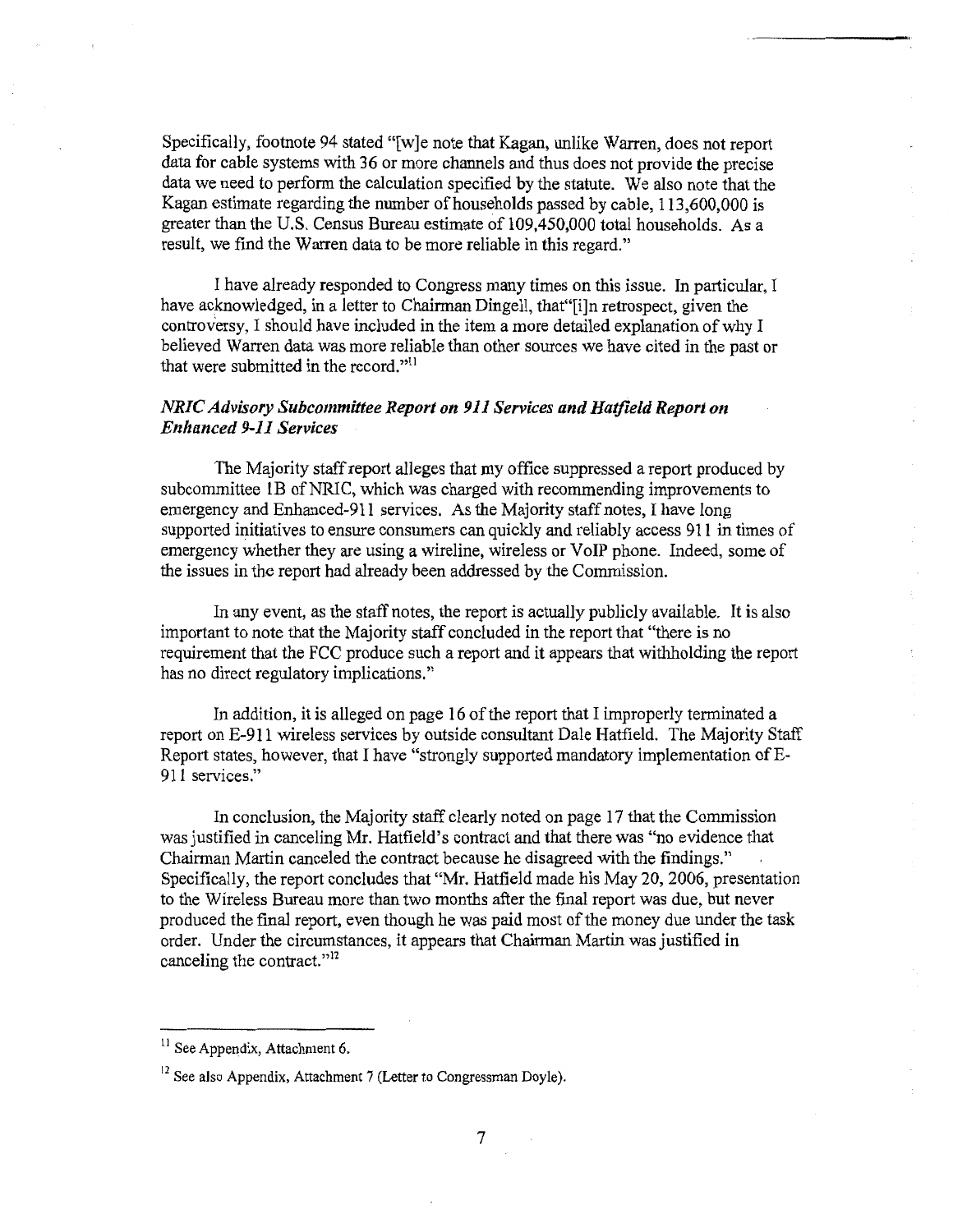## *Broadband over Powerline (BPL) Engineering Reports*

The Majority staff criticizes me for supposedly withholding from the public portions of engineering reports addressing whether Broadband over Powerline (BPL) technology can cause interference to radio signals. First and foremost, the Majority staff failed to share a key fact about this issue; namely, that the Commission orders in question were not issued by me but were issued under my predecessor, former FCC Chairman Michael Powell.

The Office of Engineering and Technology's (OET) decision on the American Radio Relay League's (ARRL) FOIA request for the reports in question was issued before I became Chairman. Similarly, the rules establishing the technical requirements for the deployment of BPL technology were promulgated before I became Chairman.<sup>13</sup>

Finally, as Chairman, I have consistently permitted the Commission's Office of General Counsel (OGC) to defend in court all decisions made by the Commission under the previous Chairman, even when I disagreed with those decisions.

#### *Bright House Networks v. Verizon California*

The Majority staff alleges that I improperly reversed a draft Enforcement Bureau decision finding that Verizon had violated Customer Proprietary Network Information (CPNI) rules and instructed the Enforcement Bureau to find in favor of Verizon. While the Majority staff claims that both the Wireline Competition Bureau and the Office of General Counsel agreed with the draft Enforcement Bureau decision, that assertion is incorrect. Neither the General Counsel nor the Wireline Bureau Chief supported the Enforcement Bureau's proposed decision.

I did in fact disagree with the Enforcement Bureau's proposed decision, and most press reports about December's oral argument on this case in the U.S. Court of Appeals for the District of Columbia Circuit indicate that the judges seemed to be sympathetic to my position and perspective. Moreover, as the staff acknowledges, there is nothing improper with me doing so. Indeed, the Majority Staff Report concludes that "Chairman Martin certainly had the right to do so."

Unfortunately, a majority of the Commission voted in this case to allow complainants--players providing a bundle of services over one platform (cable VoIP)—to gain an advantage over their competitors-players providing those same bundled services over a different platform (traditional telephone service). Specifically, they decided to prohibit some companies from marketing to retain their customers, even though the marketing practices prohibited today are similar to the aggressive marketing techniques engaged in by the complainants themselves (when they provide cable video service). To reach this result, they in essence created a new law, holding that these complainants are "telecommunications carriers" for purposes of obtaining this competitive advantage, but

<sup>&</sup>lt;sup>13</sup> See Amendment of Part 15 Regarding New Requirements and Measurement Guidelines for Access Broadband Over Power Line Systems, 19 FCC Red 21265 (2004)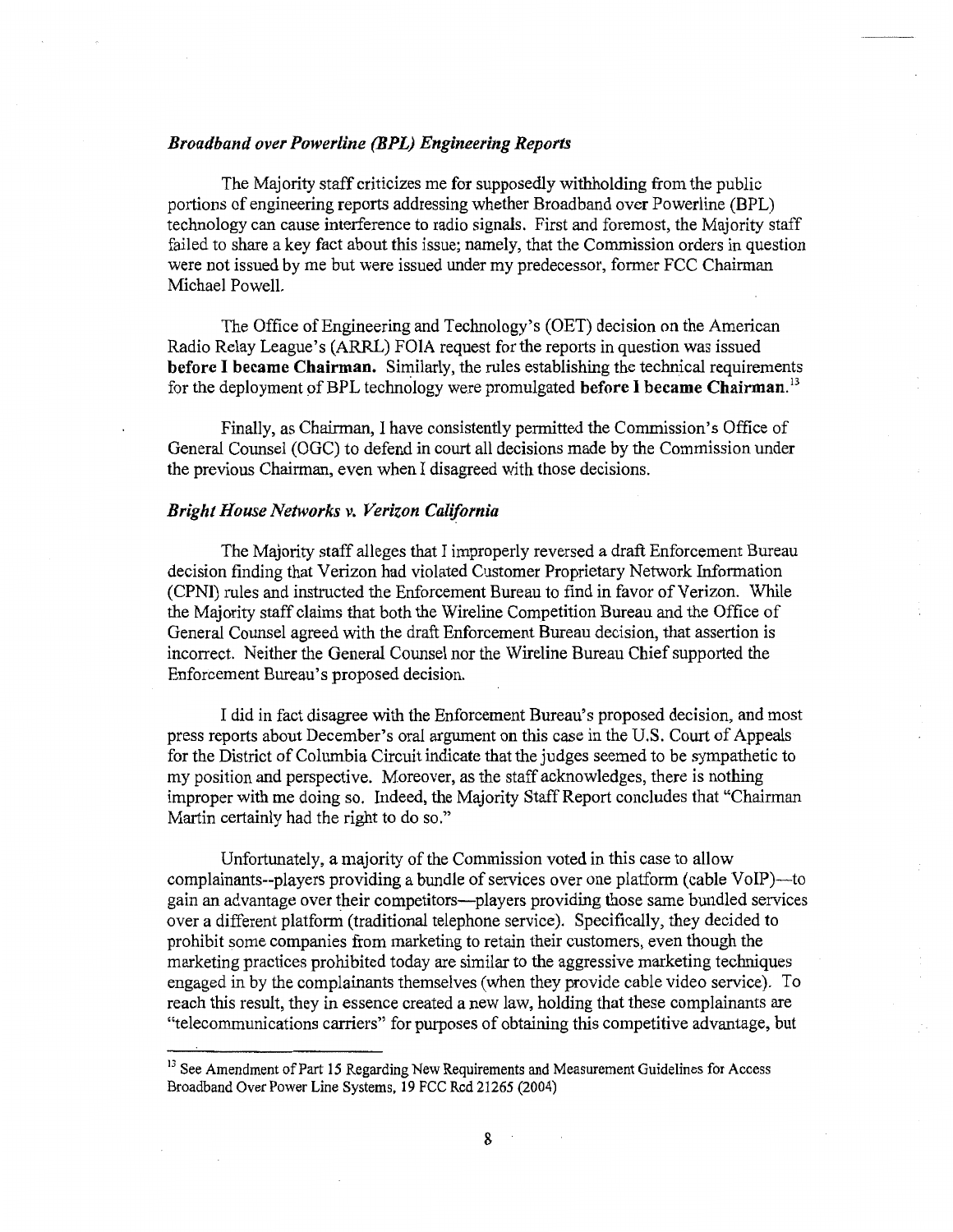that they are not "telecommunications carriers" for other purposes, such as complying with the obligations of "telecommunications carriers."

I have consistently maintained that it is important to create a regulatory environment that promotes competition and investment, setting rules of the road so that all players can compete on a level playing field. I am concerned that Commission's decision here promotes regulatory arbitrage and is outcome driven. It could thwart competition, harm rural America, and frustrate regulatory parity. I stand by my position on this issue and remain hopeful that the courts will have the same concerns and reverse the Commission's decision.

The Majority Staff Report also insinuates that an unspecified source outside the Commission may have provided my office with a draft revised decision. This allegation is false. Indeed, the Majority Staff Report admits that it found no evidence to support the allegation. The report instead leaves the matter for "speculation" based on the "notion" that no one in my office was capable of producing such a "well-written" decision. I am very proud of the quality of the work produced by attorneys within my office as well as attorneys throughout the Commission for the last four years, and any implication that "well-written" decisions must originate outside of the Commission is an insult to the Commission's dedicated professionals.

## *Personnel Decisions and Agency Management*

The Majority staff complains that I have engaged in "micromanagement" and transferred various employees.

First, the Majority Staff Report recognizes that "[t]he Chairman of the FCC is clearly authorized by statute to manage the staff and day-to-day operation of the Commission." With respect to personnel, the Majority staff also concludes that the practice of transferring employees "took place under Chairman Powell and earlier chairmen." Indeed, I have followed the same procedures that have been followed for at least 15 years, by FCC Chairmen, both Democratic and Republican alike. As Chairman, I have consistently sought to place the best person in each position of significant responsibility at the Commission. I make no apologies for doing so and believe that the record over the last four years demonstrates that I have made wise choices. Indeed, it is striking that the Majority staff nowhere identifies even a single specific personnel decision that was unwarranted.

Furthermore, with respect to the charge of "micromanagement," the Commission has been very productive under my chairmanship, issuing hundreds of decisions, and I stand by our record of accomplishment.<sup>14</sup> The Majority staff also criticizes the fact that Media Bureau economists were directed to stop working on "unapproved" research and to work only on "official projects." I find this criticism to be rather remarkable. It is the

<sup>&</sup>lt;sup>14</sup> See Appendix, Attachment 8 ("Moving Forward: Driving Investment and Innovation While Protecting Consumers")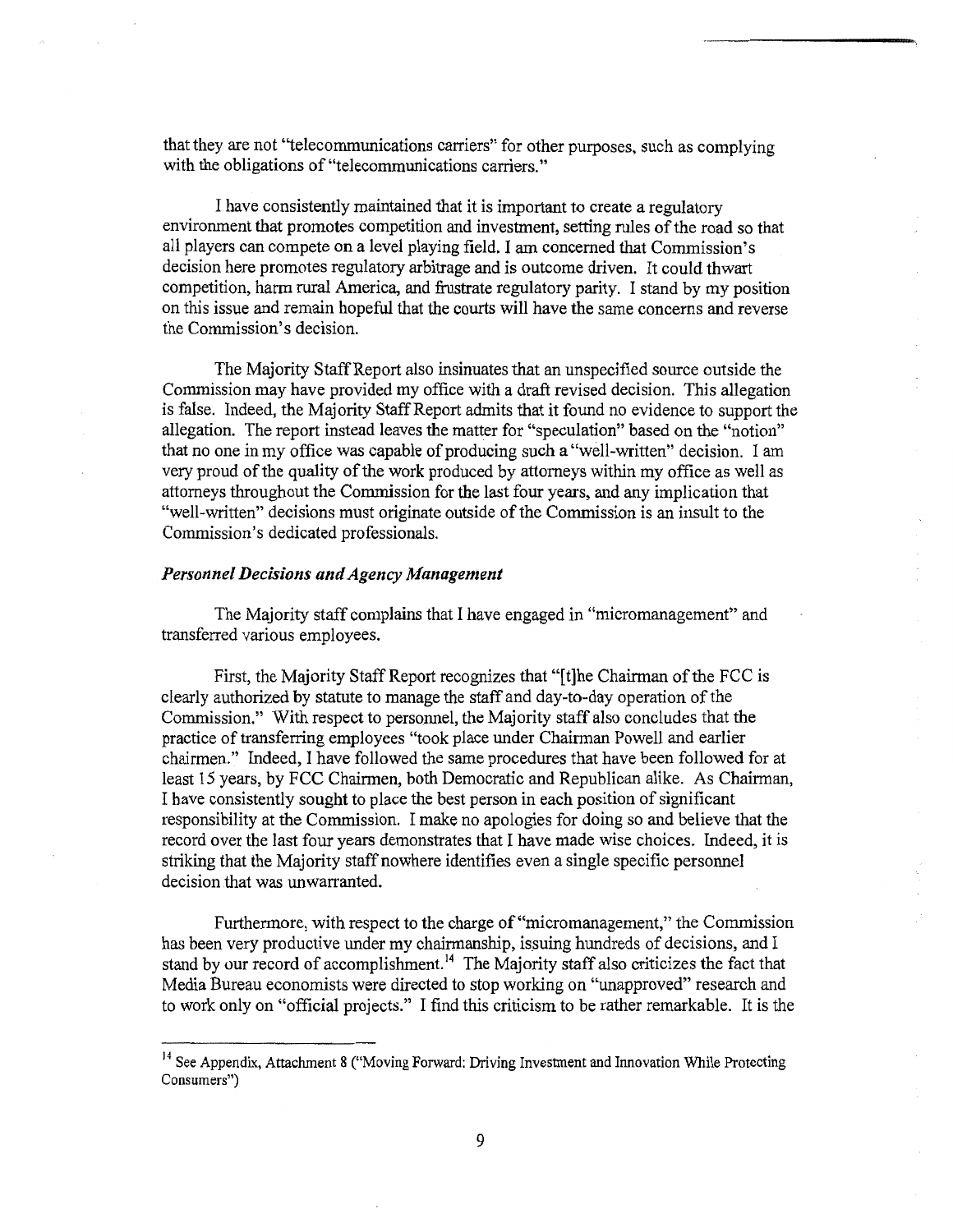job of Media Bureau economists to perform official FCC work assigned by their supervisors; it is not their job to use Commission resources to do "unapproved" work that they might find interesting. It was thus entirely appropriate for the front office of the Media Bureau to remind economists that they should only work on "official projects" during work hours.

## *White House Demands for Local Television Programming* - *In Times of Emergency*

The Majority staff complains that a White House official contacted the Commission to ask about DIRECTV providing certain local television programming to the White House as part of its satellite television service. I have made national security and homeland security a top priority for the Commission and did ask the staff to work with DIRECTV to try to ensure that the White House Situation Room had access to the information they would need during an emergency and to communicate that the Commission's rules limiting the ability to bring distant broadcast signals into another market were not an impediment to doing so.

In contrast, the Majority staff ignores the national security issues. This was not a complaint about simply getting local broadcast channels into the White House for entertainment purposes. Rather, the White House Situation Room, the operational nerve center in times of national emergency, was concerned about being able to access local broadcast channels during an emergency. For instance, if a bomb was detonated in San Francisco or a earthquake occurred in Los Angeles, it would be critical for our national security and homeland security officials to have instant access to the most current and upto-date information on the ground. The Commission conveyed to DIRECTV that national security was our top priority and thus making such information available for national security and homeland security purposes was critically important.

## *The T-Mobile Enforcement Action*

The Majority staff alleged that I improperly intervened to reduce a fine imposed on T-Mobile regarding complaints related to the National Do Not Call Registry. The Majority staff also questioned whether it was appropriate for the FCC to notify T-Mobile in advance that a fine was under consideration.

The Office of the FCC Chairman routinely works with the Enforcement Bureau in enforcement cases. It is common for the Commission to notify a party of a potential enforcement action to reach a settlement of the case. It is impossible to reach a consent decree without discussing the scope of the violation and the range of penalties; in fact it is a routine part of the legal process.

## *Derek Poarch, Chief of the Public Safety and Homeland Security Bureau*

The Majority staff alleges that Chief Poarch "routinely violated Governmenttravel regulations" and maintained inaccurate time and attendance records. I am not